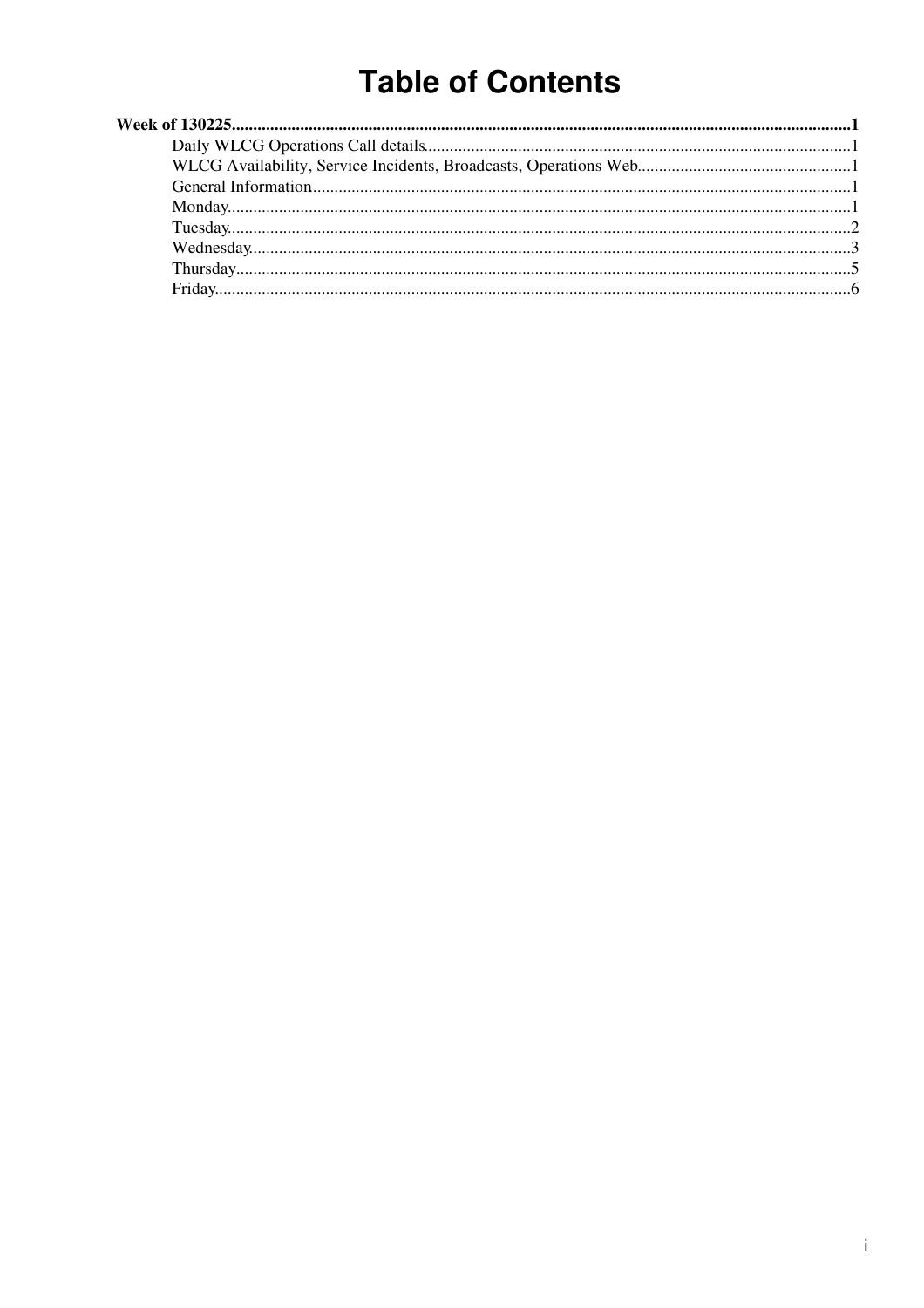# <span id="page-1-0"></span>**Week of 130225**

# <span id="page-1-1"></span>**Daily WLCG Operations Call details**

To join the call, at 15.00 CE(S)T Monday to Friday inclusive (in CERN 513 R-068) do one of the following:

- 1. Dial +41227676000 (Main) and enter access code 0119168, or
- 2. To have the system call you, click [here](https://audioconf.cern.ch/call/0119168) $\Phi$
- 3. The scod rota for the next few weeks is at [ScodRota](https://twiki.cern.ch/twiki/bin/view/LCG/ScodRota)

### <span id="page-1-2"></span>**WLCG Availability, Service Incidents, Broadcasts, Operations Web**

| <b>VO Summaries of Site Usability</b> |  |  | <b>SIRs</b>                                    | <b>Broadcasts</b>                             | <b>Operations Web</b> |
|---------------------------------------|--|--|------------------------------------------------|-----------------------------------------------|-----------------------|
|                                       |  |  | ALICE® ATLAS® CMS® LHCb® WLCG Service Incident | Broadcast archive <sup>r</sup> Operations Web |                       |
|                                       |  |  | Reports                                        |                                               |                       |

### <span id="page-1-3"></span>**General Information**

|                       | <b>General Information</b> | <b>GGUS Information</b> | <b>LHC Machine</b><br><b>Information</b>  |                          |
|-----------------------|----------------------------|-------------------------|-------------------------------------------|--------------------------|
| <b>CERN IT status</b> | <b>WLCG Baseline</b>       |                         | WLCG Blogs $\blacksquare$ GgusInformation | Sharepoint site $\leq$ - |
| board $\blacksquare$  | Versions                   |                         |                                           | LHC Page $1\blacksquare$ |

# <span id="page-1-4"></span>**Monday**

Attendance: local(Simone - SCOD , Alexandre - Dashboards, Jan - CERN Storage, Alessandro - ATLAS); remote(Ulf - NDGF, Michael - BNL, Joel - LHCb, [MariaD](https://twiki.cern.ch/twiki/bin/edit/LCG/MariaD?topicparent=LCG.WLCGDailyMeetingsWeek130225;nowysiwyg=1) - GGUS, Wei-Jen - ASGC, Saverio - CNAF, Tiju - [RAL](https://twiki.cern.ch/twiki/bin/view/LCG/RAL), Onno - NL-T1, Dimitri - KIT, Rob - OSG, Pepe - PIC)

Experiments round table:

- ATLAS [reports](https://twiki.cern.ch/twiki/bin/view/Atlas/ADCOperationsDailyReports)  •
	- $\triangle$  Central services
	- $\triangleleft$  T<sub>0</sub> $/1$ s
		- PIC\_MCTAPE ~6,000 transfer failures: "server err.451.No write pools configured" ◊ Friday night. [GGUS:91739](https://ggus.eu/ws/ticket_info.php?ticket=91739)<sup>®</sup> verified: an error creating tape file families. Fixed on Saturday at ~10am.
		- [RAL-](https://twiki.cern.ch/twiki/bin/view/LCG/RAL)LCG2 ~10,000 transfer failures: "SOURCE:SRM\_ABORTED". ◊ GGUS:91743 $\vec{r}$  filed on Saturday, in progress.
		- FZK-LCG2: as from the "ongoing issues" at the top of the ◊ [ADCOperationsDailyReports2013](https://twiki.cern.ch/twiki/bin/edit/LCG/ADCOperationsDailyReports2013?topicparent=LCG.WLCGDailyMeetingsWeek130225;nowysiwyg=1) - form UK sites file transfer problems: still observing these errors, mostly at FZK-LCG2\_PERF-IDTRACKING and FZK-LCG2 SCRATCHDISK tokens at a rate about a thousand errors in 4 hours Friday at  $\sim$ 11pm. [GGUS:87958](https://ggus.eu/ws/ticket_info.php?ticket=87958) $\textdegree$  in progress updated.
- CMS [reports](https://twiki.cern.ch/twiki/bin/view/CMS/FacOps_WLCGdailyreports) -
- ALICE [reports](http://alien2.cern.ch/index.php?option=com_content&view=article&id=75&Itemid=129)
	- ♦ Central services: this morning the [AliEn](https://twiki.cern.ch/twiki/bin/edit/LCG/AliEn?topicparent=LCG.WLCGDailyMeetingsWeek130225;nowysiwyg=1) catalogue DB was moved to a new, more powerful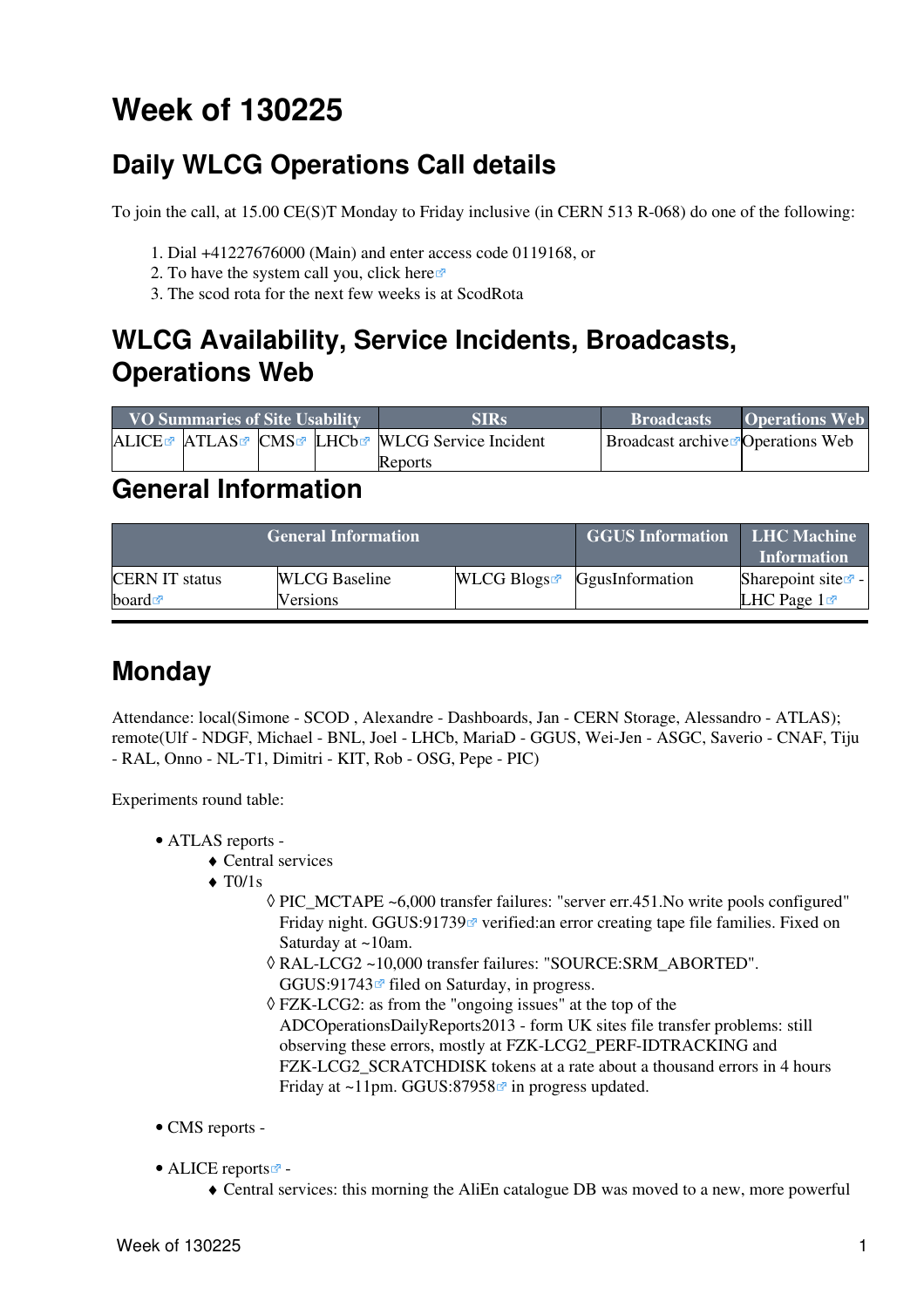machine to sustain its steady growth.

- LHCb [reports](https://twiki.cern.ch/twiki/bin/view/LHCb/ProductionOperationsWLCGdailyReports)  •
	- Ongoing activity as before: reprocessing (CERN,IN2P3 + T2s), some prompt-processing ♦ (CERN + T2s), MC and user jobs.
	- $\triangleleft$  T $\ddot{\text{o}}$ :
	- T1: [IN2P3](https://twiki.cern.ch/twiki/bin/view/LCG/IN2P3) : ([GGUS:91760](https://ggus.eu/ws/ticket_info.php?ticket=91760)<sup> $\alpha$ </sup>) : authentication problem with one certificate used for Production. SARA : downtime

#### Sites / Services round table:

- NDGF: there will be a three days interruption of the NDGF-CERN primary OPN link (starting from today). The backup should be working.
	- More infos collected after the meeting concerning the maintenance windows: ♦
		- ◊ Maint. win. Start : 20130225 15:59 UTC
		- ◊ Maint. win. End : 20130225 22:59 UTC
		- ◊ Maint. win. Start : 20130227 15:59 UTC
		- ◊ Maint. win. End : 20130227 22:59 UTC
		- ◊ Maint. win. Start : 20130228 15:59 UTC
		- ◊ Maint. win. End : 20130228 22:59 UTC
- ASGC: the ASGC-CERN network is dow. Under investigation.
	- More info collected after the meeting. From ASGC: "both IPLC 10G link and 2.5G link are ♦ disconnected since 04:47am GMT/UTC, Feb. 25, 2013. Out telecom carriers, CHT-i and [FarEastone,](https://twiki.cern.ch/twiki/bin/edit/LCG/FarEastone?topicparent=LCG.WLCGDailyMeetingsWeek130225;nowysiwyg=1) have confirmed that the disconnection is caused by electric power down after a fire disaster event of the IPLC city pop(Chief Data Center located at Neihu, Taipei). The blaze has been stop, but the electric power cannot be rebooted until The Fire Brigade release the building. The IPLC link will remain in disconnection before electric power system restarted."
- [RAL](https://twiki.cern.ch/twiki/bin/view/LCG/RAL): tomorrow morning the site will be AT RISK for maintenance
- SARA: will be in downtime today and tomorrow (the intervention will include the migration of the WNs to SL6+EMI2)
- KIT: VMEM has been set to 10GB per job slot under Alice request.
- OSG: tomorrow there will be the monthly scheduled maintenance of central OSG operational services. Some services might have a very short outage.
- PIC: after the discussion on proof-lite on grid sites last thursday PIC verified that 1% of jobs at PIC exploit multiple cores within the same job slot.
- GGUS: Reminder! As announced last week, there will be a GGUS Release this Wednesday 2013/02/27 with ALARM tests as usual. The interface to Ibergrid changes, PIC is affected!

 $AOB<sup>2</sup>$ 

### <span id="page-2-0"></span>**Tuesday**

Attendance: local(Simone - SCOD , Alexandre - Dashboards, Jan - CERN Storage, Alessandro - ATLAS, Maarten - Alice, Maria - GGUS); remote(Ulf - NDGF, Matteo - CNAF, Onno - NL-T1, Michael - BNL, Wei-Jen - ASGC, Joel - LHCb, John - [RAL](https://twiki.cern.ch/twiki/bin/view/LCG/RAL), Lisa - FNAL, Rolf - [IN2P3,](https://twiki.cern.ch/twiki/bin/view/LCG/IN2P3) Rob - OSG, Jeremy - [GridPP,](https://twiki.cern.ch/twiki/bin/view/LCG/GridPP) Pepe - PIC)

Experiments round table:

- ATLAS [reports](https://twiki.cern.ch/twiki/bin/view/Atlas/ADCOperationsDailyReports)  •
	- Central services ♦ ◊ NTR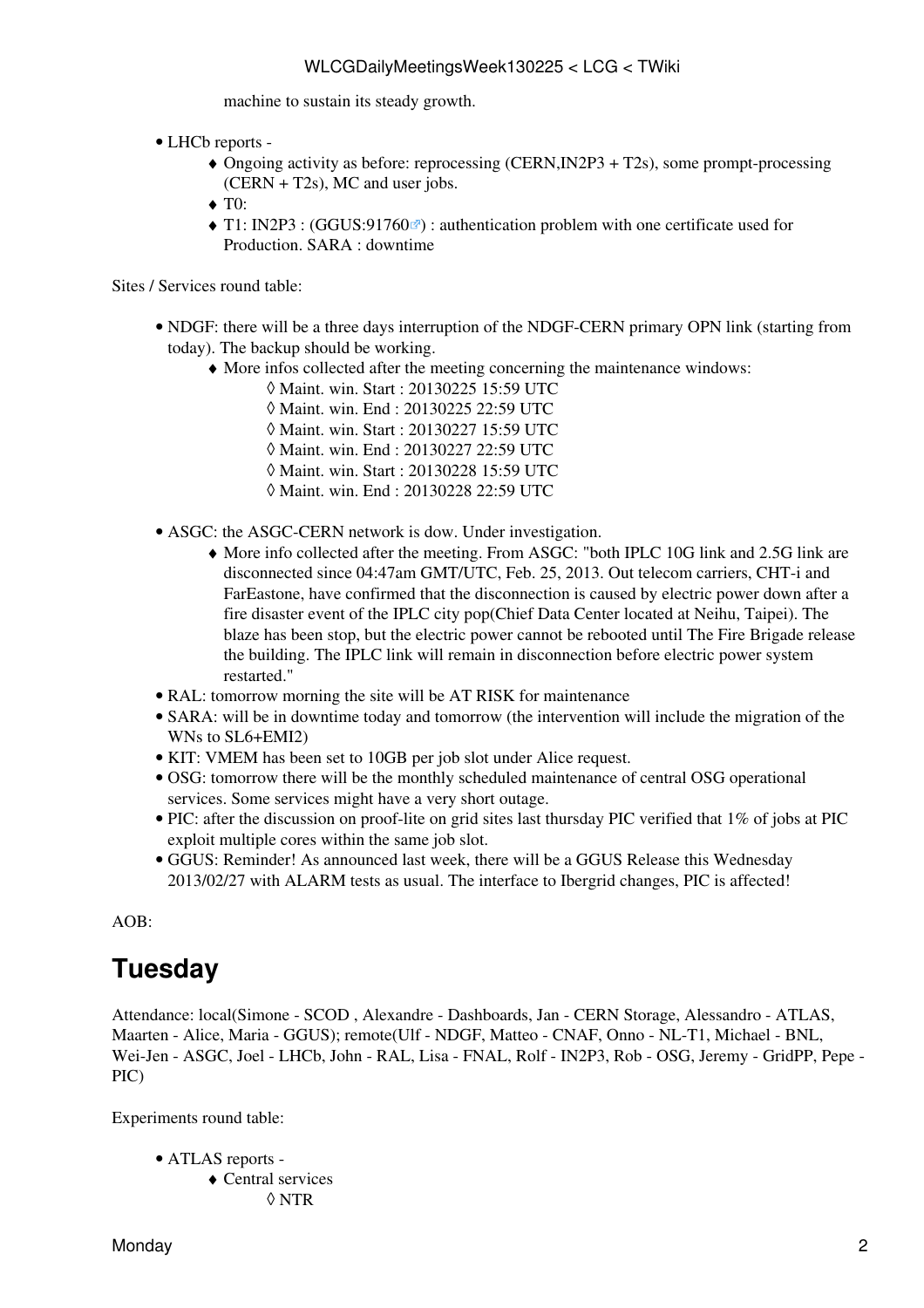- T1s and network ♦
	- TRIUMF-LCG2 many job failures "no such file or dir" (group gener input for ◊ shepra). GGUS:91766 $\Phi$  in progress.
	- ◊ RRC-KI-T1 commissioning is ongoing.
- CMS [reports](https://twiki.cern.ch/twiki/bin/view/CMS/FacOps_WLCGdailyreports) -
- ALICE [reports](http://alien2.cern.ch/index.php?option=com_content&view=article&id=75&Itemid=129)<sup>2</sup>
	- ♦ NTR
- LHCb [reports](https://twiki.cern.ch/twiki/bin/view/LHCb/ProductionOperationsWLCGdailyReports) -
	- Ongoing activity as before: reprocessing (CERN,IN2P3 + T2s), some prompt-processing ♦ (CERN + T2s), MC and user jobs.
	- $\triangleleft$  T $\ddot{\text{o}}$ :
	- T1: [IN2P3](https://twiki.cern.ch/twiki/bin/view/LCG/IN2P3) : ([GGUS:91760](https://ggus.eu/ws/ticket_info.php?ticket=91760)<sup>®</sup>) : authentication problem with one certificate used for Production: Fixed (tomcat restarted) SARA : downtime
	- [DashBoard](https://twiki.cern.ch/twiki/bin/edit/LCG/DashBoard?topicparent=LCG.WLCGDailyMeetingsWeek130225;nowysiwyg=1) : In the "Site Groups" drop down box, RHUL does not appear if you select "All ♦ sites". However if you pick "Tier 0/1/2", then you do see UKI-LT2-RHUL.uk.

 $(\text{http://dashb://dashb-hcb-sum.cern.ch/dashboard/request.py/historicalsmyview-sum#view=siteavl&time[]=last48&gramularit$  $\lambda$ 

Sites / Services round table:

- NL-T1: maintenance proceeding accoridng to plan.
- [RAL:](https://twiki.cern.ch/twiki/bin/view/LCG/RAL)
	- At risk this morning for a network intervention. One switch after reboot went down for 30 ♦ mins.
	- Currently there is a problem with the batch system not being able to dispatch jobs fast ♦ enough. Under investigation.
- OSG: maintenance intervention mentioned yesterday has started. No problems are expected WLCG services.
- ASGC: tried the installation of CASTOR 2.9.13 but discovered some bug. Discussing with CASTOR experts.
- [MariaD](https://twiki.cern.ch/twiki/bin/edit/LCG/MariaD?topicparent=LCG.WLCGDailyMeetingsWeek130225;nowysiwyg=1): tomorrow GGUS release (as planned).
- From John Shade: 10G IPLC link of ASGC is recover at 19:45 UTC of Feb. 25, 2013. The communication among ASGC, LHCOPN, and LHCONE has been resumed.

#### AOB:

### <span id="page-3-0"></span>**Wednesday**

Attendance: local(Simone - SCOD, Alexandre - Dashboards, Maarten - Alice, Alessandro - ATLAS, Luca - CERN DB, Jan - CERN Storage, Alex - CERN PES); remote(Michael - BNL, Wei-Jen - ASGC, Joel - LHCb, Lisa - FNAL, Ulf - NDGF, John - [RAL,](https://twiki.cern.ch/twiki/bin/view/LCG/RAL) Pavel - KIT, Ronald - NL-T1, Rolf - [IN2P3,](https://twiki.cern.ch/twiki/bin/view/LCG/IN2P3) Rob - OGS, Pepe - PIC)

Experiments round table:

- ATLAS [reports](https://twiki.cern.ch/twiki/bin/view/Atlas/ADCOperationsDailyReports)  •
	- Central services: many ATLAS Central Services were affected by the [HyperVisor](https://twiki.cern.ch/twiki/bin/edit/LCG/HyperVisor?topicparent=LCG.WLCGDailyMeetingsWeek130225;nowysiwyg=1) issue ♦ ATLAS-T0-Frontier service was degraded (availability 50%) Wednesday ~4am, ◊ [GGUS:91793](https://ggus.eu/ws/ticket_info.php?ticket=91793) $\mathbb{F}$ , fixed by ~8am.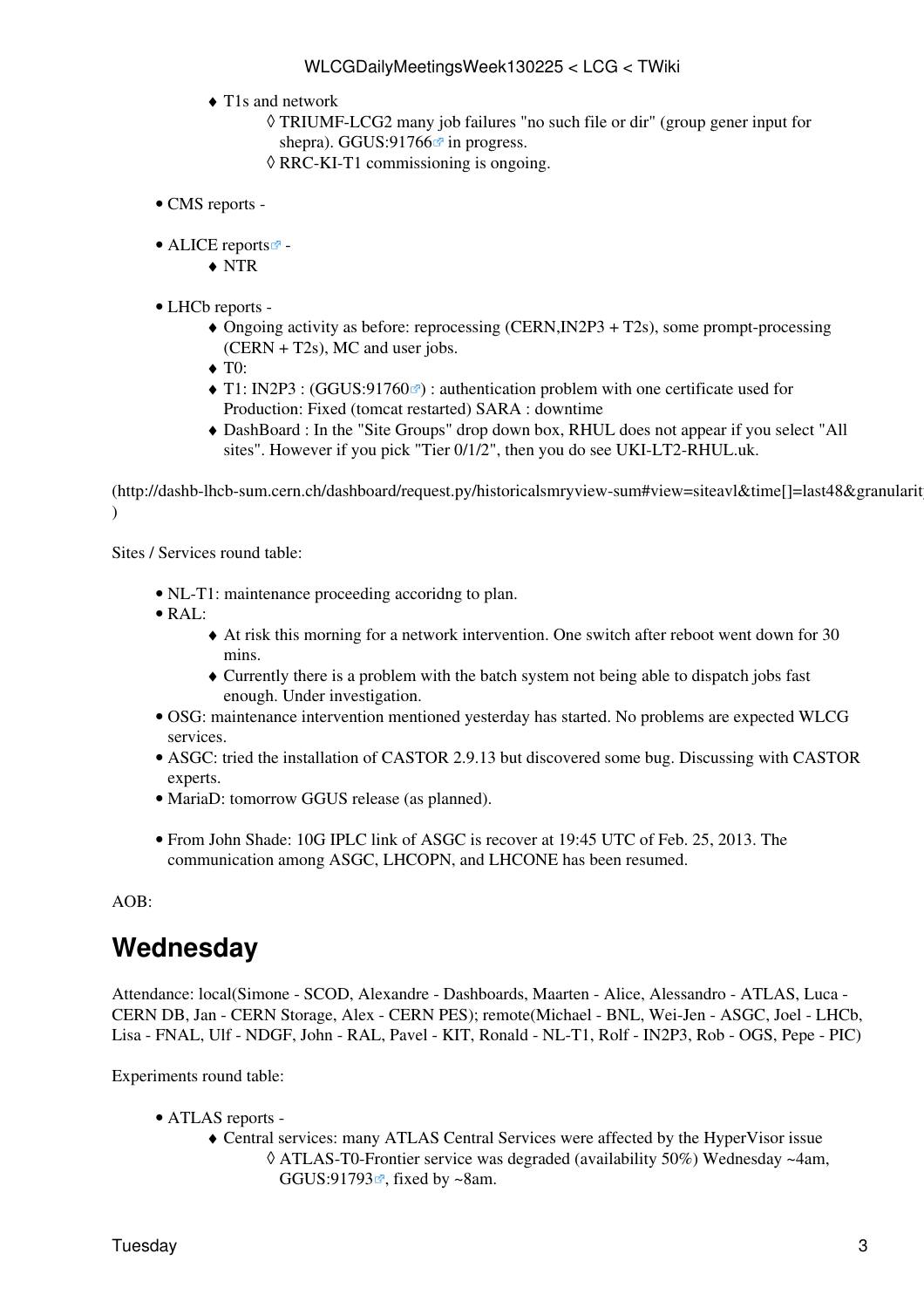#### WLCGDailyMeetingsWeek130225 < LCG < TWiki

- ATLAS\_DDM\_VOBOXES ss-bnl,ss-ral, ss-lyon were degraded Wednesday ~5am. ◊ After the reboot earlier during the night the dashb services didn't start on atlas-ss-bnl (voatlas316), atlas-ss-ral (voatlas259), atlas-ss-lyon (voatlas314). Those site services were restarted.
- ATLAS\_DDM\_Deletion was also showing down in SLS, with deletion service stuck. ◊ Restarted, back to normal ~8am.
- T1s ♦
- © CERN-PROD: [GGUS:91755](https://ggus.eu/ws/ticket_info.php?ticket=91755)<sup>®</sup>. It would be useful if a new channel RRC-KI-T1 ->CERN for the FTS T0 export could be created as soon as possible. Thanks in advance
- TRIUMF-LCG2: ◊
	- Transfer failures: SOURCE:failed to contact on remote SRM. [GGUS:91766](https://ggus.eu/ws/ticket_info.php?ticket=91766) ⋅ in progress: network outage, should be fixed.
	- Frontier 0% efficiency, the panglia plots are frozen, cannot ping ⋅
	- ce1.triumf.ca. [GGUS:91791](https://ggus.eu/ws/ticket_info.php?ticket=91791) $\sigma$  in progress: there was a network outage, the network should be back.
- CMS [reports](https://twiki.cern.ch/twiki/bin/view/CMS/FacOps_WLCGdailyreports) -
- ALICE [reports](http://alien2.cern.ch/index.php?option=com_content&view=article&id=75&Itemid=129)<sup>2</sup> -
	- ♦ KISTI: disk SE unstable, experts looking into it
- LHCb [reports](https://twiki.cern.ch/twiki/bin/view/LHCb/ProductionOperationsWLCGdailyReports) -
	- Ongoing activity as before: reprocessing (CERN,IN2P3 + T2s), some prompt-processing ♦ (CERN + T2s), MC and user jobs.
	- $\blacktriangleright$  T0:
	- $\triangleleft$  T1:
- ◊ SARA : downtime extended for CPU.
- ◊ [IN2P3](https://twiki.cern.ch/twiki/bin/view/LCG/IN2P3) : thanks to [IN2P3](https://twiki.cern.ch/twiki/bin/view/LCG/IN2P3) for their additionnal 200 TB of tape.

Sites / Services round table:

- ASGC: DPM has been upgraded to 1.6.6-1, while CASTOR has been upgraded to 2.1.13-0. Next step will be the upgrade of CVMFS 2.1 (not scheduled yet)
- NDGF: the network intervention due yesterday and today was shifted to today and tomorrow. The OPN backup link will work normally. No issues have been reported so far.
- OSG: brief outage of the OGS BDII yesterday during the maintenance intervention.
- PIC: downtime the 5th of March to upgrade to Enstore. Reading from TAPE not available, writing will be buffered. Alessandro: is this flagged as a warning or an outage in GOC? ATLAS would prefer warning, because the outage will be interpreted as the all storage being down (while here is only TAPE reading). Pepe will check and come back to that.
- CERN Storage: one ATLAS file has incorrect checksum both in CASTOR and EOS (incorrect wrt LFC). Being checked.
- CERN PES: the hypervisor problem was due to a failure of the Storage Area Network, most likely related to high bursts of I/O . It is not a new issue, many changes have been tried to solve the problem but nothing conclusive yet. Some VM rebalancing is being done to alleviate the issue. The problem is not easily reproducible. Alessandro: ATLAS critical services are being moved to virtual machines. May be we should discuss the very critical services from experiments being deployed in special clusters with reduced I/O (less VMs per hypervisor). To be followed up.
- GGUS: the new release has been put in place this morning. So far so good. Alarm tests going on.

AOB: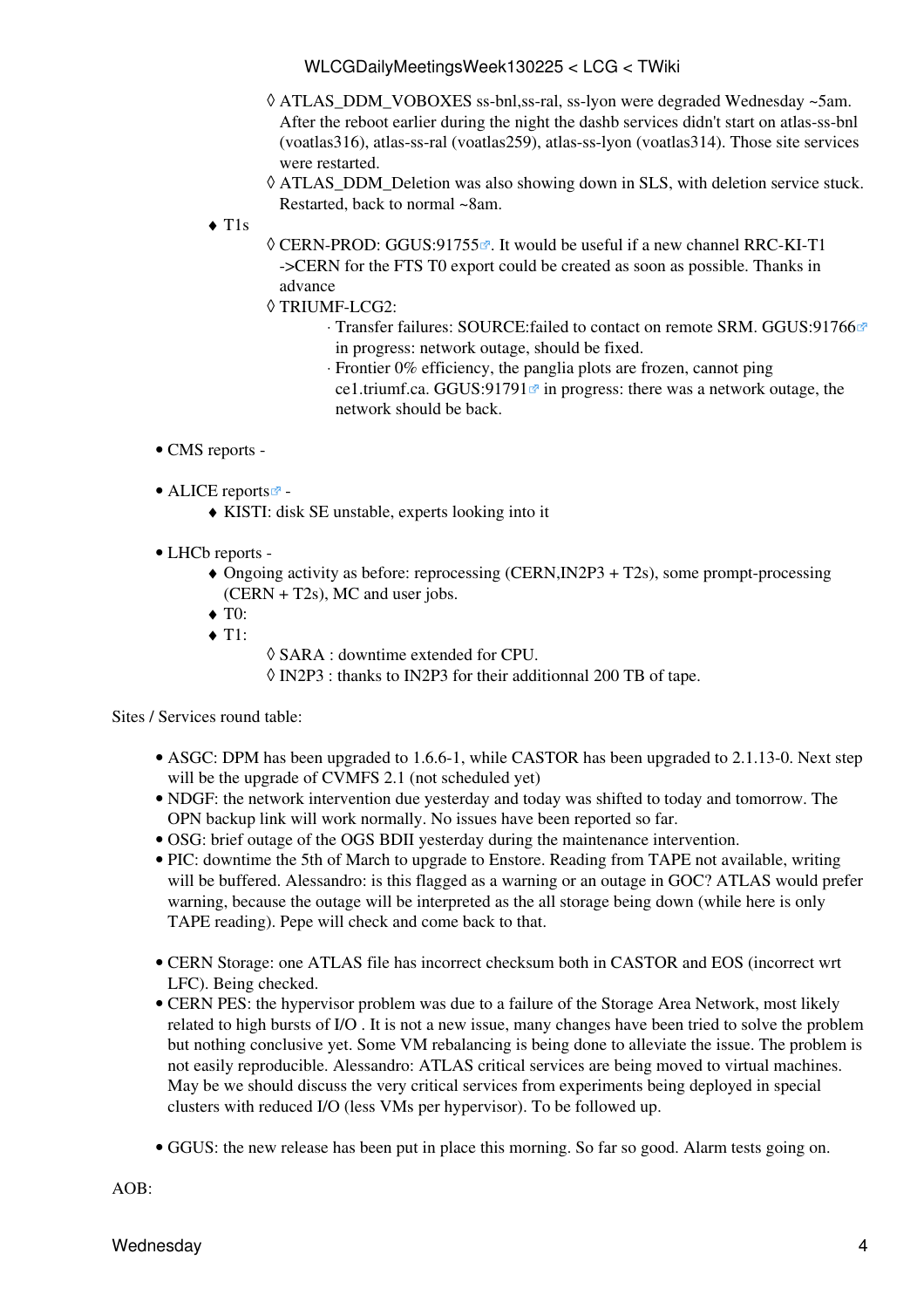• Simone reminded that from next week, the WLCG Daily Ops Meeting will move to the new format: 2 meetings per week, on Monday and Thursday, both at 15:00.

# <span id="page-5-0"></span>**Thursday**

Attendance: local(Alessandro, Alex B, Jan, Maarten, Zbyszek);remote(Dennis, Gareth, Jeremy, Joel, Lisa, Matteo, Michael, Rob, Ulf, Wei-Jen, [WooJin\)](https://twiki.cern.ch/twiki/bin/edit/LCG/WooJin?topicparent=LCG.WLCGDailyMeetingsWeek130225;nowysiwyg=1).

Experiments round table:

- ATLAS [reports](https://twiki.cern.ch/twiki/bin/view/Atlas/ADCOperationsDailyReports)  •
	- Central services ♦
		- ◊ NTR
	- T1s and network ♦
		- TRIUMF-LCG2, many job failures today again with "job killed by signal 15", ◊ [GGUS:91766](https://ggus.eu/ws/ticket_info.php?ticket=91766) <sup>a</sup> reopened
- CMS [reports](https://twiki.cern.ch/twiki/bin/view/CMS/FacOps_WLCGdailyreports) -
	- ♦ No report
- ALICE [reports](http://alien2.cern.ch/index.php?option=com_content&view=article&id=75&Itemid=129)
	- KISTI: suffering network problem due to the maintenance of GLORIAD-CERN backbone ♦ network beginning 27/02/2013 02:00 (UTC) scheduled to be finished by 28/02/2013 02:00 (UTC). It was foreseen only one hour link cut during the maintenance but since 09:00 (UTC) yesterday the network link seems down with a reason we do not know. We are waiting for the maintenance to end and will inquire concerning this problem.

• LHCb [reports](https://twiki.cern.ch/twiki/bin/view/LHCb/ProductionOperationsWLCGdailyReports) -

♦ NTR

Sites / Services round table:

- ASGC
	- last night the SRM became unstable after the CASTOR upgrade; after consulting the ♦ CASTOR team at CERN it looks OK again
- BNL ntr
- CNAF
	- ♦ [CREAM](https://twiki.cern.ch/twiki/bin/view/LCG/CREAM) ce04-lcg downtime March 1-2 for upgrade to EMI-2 on SL6
	- ♦ [CREAM](https://twiki.cern.ch/twiki/bin/view/LCG/CREAM) ce01-lcg is up again
- $\bullet$  FNAL ntr
- [GridPP](https://twiki.cern.ch/twiki/bin/view/LCG/GridPP) ntr
- KIT ntr
- NDGF ntr
- $\bullet$  NLT1
	- NIKHEF: 1 failed disk server with 50 TB of ATLAS data; machine down, data *not* lost; ♦ expected back tomorrow
	- ♦ SARA: 1 failed tape with ~150 files irrecoverable, owners have been informed
- OSG ntr
- [RAL](https://twiki.cern.ch/twiki/bin/view/LCG/RAL) ntr
- dashboards ntr
- databases
	- next week a security patching campaign will start: ♦ ◊ Mon: ATLAS archive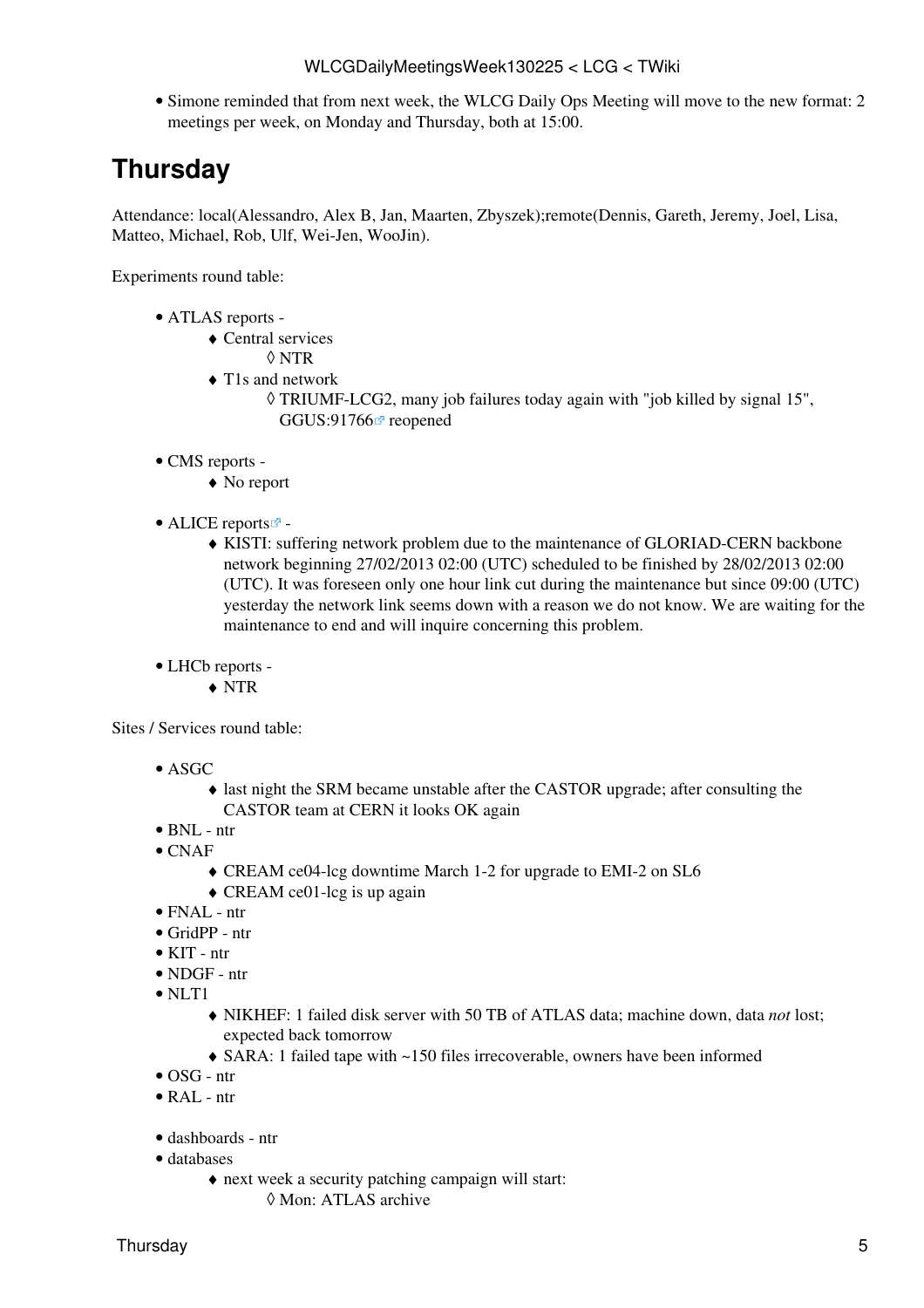- ◊ Tue: ALICE online, LCGR
- ◊ Wed: LHCb offline
- ◊ Thu: LHCb online
- GGUS/SNOW
	- ♦ yesterday's alarm tests appear to have gone OK
- storage ntr

AOB:

# <span id="page-6-0"></span>**Friday**

Attendance: local(Alessandro, Alex B, Jan, Maarten, Manuel, Marcin);remote(Joel, Michael, Onno, Pepe, Salvatore, Thomas, Tiju, Wei-Jen, Xavier).

Experiments round table:

- ATLAS [reports](https://twiki.cern.ch/twiki/bin/view/Atlas/ADCOperationsDailyReports)  •
	- Central services ♦
		- ◊ Schedconfig to AGIS transition: write access to [SchedConfig](https://twiki.cern.ch/twiki/bin/edit/LCG/SchedConfig?topicparent=LCG.WLCGDailyMeetingsWeek130225;nowysiwyg=1) svn repository has been closed, from now on all the modifications of Panda objects will be done through AGIS.
			- some problems observed from Pilot Factories (pilotlimit and transferring time ⋅ set to 0 in AGIS, while Null in Panda) have been fixed this morning.
	- T1s and network ♦
		- TRIUMF-LCG2, some job failures today again with "No such file or directory" error, ◊ [GGUS:91766](https://ggus.eu/ws/ticket_info.php?ticket=91766) $\Phi$ . The source of the problem and ways to bypass it are discussed in the ticket.
		- TAIWAN-LCG2, one disk server currently unavailable due to hardware failure. It's ◊ offline and data can not be accessed from it. Vendor was contacted for technical support.

#### • CMS [reports](https://twiki.cern.ch/twiki/bin/view/CMS/FacOps_WLCGdailyreports) -

♦ No report

• ALICE [reports](http://alien2.cern.ch/index.php?option=com_content&view=article&id=75&Itemid=129)

- ♦ KISTI: running jobs OK again, but main disk SE still failing the tests.
- LHCb [reports](https://twiki.cern.ch/twiki/bin/view/LHCb/ProductionOperationsWLCGdailyReports) -
	- Ongoing activity as before: reprocessing (CERN,IN2P3 + T2s), some prompt-processing ♦ (CERN + T2s), MC and user jobs.
		- ◊ [GGUS:91882](https://ggus.eu/ws/ticket_info.php?ticket=91882) ø open to find out the policy to have the libtool-ltdl rpm installed by default on the grid.
	- ◆ T<sub>0</sub>:
	- $\blacklozenge$  T1:  $\blacklozenge$

Sites / Services round table:

- ASGC nta
- BNL ntr
- $\bullet$  CNAF
	- ♦ [CREAM](https://twiki.cern.ch/twiki/bin/view/LCG/CREAM) ce04-lcg down until March 7
- KIT ntr
- NDGF ntr
- NLT1 ntr